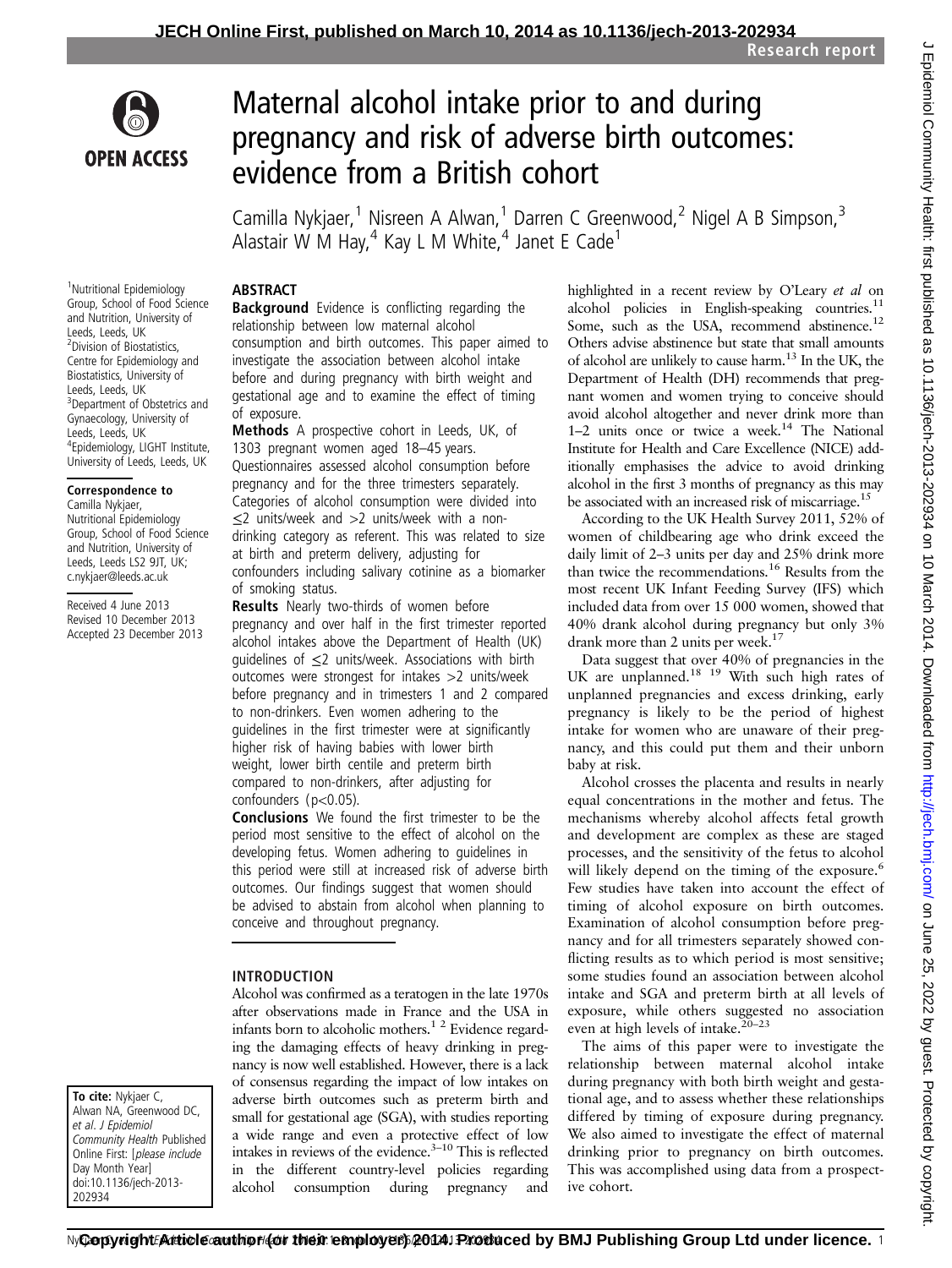## METHODS

#### Study design, participants and data collection

The Caffeine and Reproductive Health (CARE) Study was a prospective study into maternal diet and birth outcomes. Between 2003 and 2006, low risk pregnant women aged 18–45 were prospectively recruited from the Leeds Teaching Hospitals Trust. The study methodology has been described in detail elsewhere.<sup>24</sup> Women were excluded if they had any concurrent medical disorders, psychiatric illness, HIV infection or hepatitis B infection. A total of 5959 women were considered, of whom 4571 met the eligibility criteria. Eligible women were sent detailed information about the study and 1374 consented to participate. The study was approved by the Leeds West Local Research Ethics Committee (ref 03/054).

## Assessment of alcohol consumption and diet

Alcohol intake was assessed throughout pregnancy using a food frequency approach adapted from the UK Women's Cohort Study administered at enrolment (12–18 weeks gestation), week 28 and postpartum (weeks  $46-50$ ).<sup>25</sup> Consumption was assessed for 4 weeks prior to pregnancy through to week 12 of gestation, weeks 13–28 and weeks 29–40. Participants were asked how often (never, less than once/month, 1–3 times/month, once/ week, 2–4 times/week, 5–6 times/week, once/day, 2–3 times/day, 4–5 times/day and >6 times/day) they consumed different types of alcohol (wine, beer/lager/stout, cider, port/sherry/liqueurs, vodka kick and spirits). Frequency of alcohol consumption derived from the questionnaires was converted to times per week, which was then multiplied by the units of alcohol in each of the alcoholic beverages listed on the questionnaire to obtain weekly consumption in units for each of the time periods. For wine, the units of alcohol per portion for each type of alcoholic beverage was 2.3 for beer, 2.0 for cider, 1.0 for port and spirits, and 1.5 for vodka kick. This is in accordance with the conversion factors used since 2006 in the Health Survey of England, one unit of alcohol equating to 10 mL by volume or 8 g by weight.<sup>16</sup>

Dietary intake was reported on a 24 h dietary recall questionnaire administered by a research midwife at 16 weeks gestation. Daily total energy intake was derived from the reported food intake.

## Assessment of outcomes

Information on birth outcomes was obtained from hospital maternity records. The primary outcome assessed was size at birth, recorded as grams, as well as customised birth centiles which took into account maternal height, weight, ethnicity, parity, neonatal birth weight and  $sex.^{26}$  The relationship with preterm delivery (<37 weeks gestation) and SGA (<10th centile) was also investigated.

## Assessment of participant characteristics

Salivary cotinine levels were measured at enrolment using ELISA (Cozart Bioscience, Abingdon, UK). Participants were classified on the basis of cotinine concentrations as active smokers  $(>5 \text{ ng/mL})$ , passive smokers  $(1-5 \text{ ng/mL})$  or nonsmokers  $\left($  < 1 ng/mL).

Maternal characteristics such as pre-pregnancy weight, height, age, ethnicity (European, Asian, Afro-Caribbean, African, Mixed/Other origin), parity (0, 1, 2, 3, 4+), caffeine intake and maternal education (none, O-level, A-level, degree) were obtained via a self-reported questionnaire administered at enrolment.

# Statistical power calculation

Comparison of birth weight between non-drinkers and drinkers and the SD of birth weight identified in the study  $(SD=576 g)$ demonstrated that the study had 85% power to detect a difference of just over −100 g in birth weight for a two-sided t test at p<0.05 in trimester 1.

## Statistical methods

Analysis was undertaken using the continuous weekly alcohol variable divided into categories of intake based on the DH (2008) guidelines of no more than 2 units/week with the inclusion of a non-drinking category which was used as the reference group (0 units/week, ≤2 units/week and >2 units/week).

Univariable analyses were performed using one-way ANOVA for normally distributed outcomes and the Kruskal–Wallis test otherwise. The  $\chi^2$  test was used for categorical outcomes.

Data were further analysed using multivariable linear regression for continuous outcomes and multivariable logistic regression for binary outcomes. Maternal pre-pregnancy weight, height, parity, ethnicity, gestation and baby's sex were taken into account when calculating the customised birth centile and were adjusted for in the model for birth weight and preterm delivery. Further statistical adjustment was made, based on a priori knowledge from the literature, for maternal age, salivary cotinine levels, caffeine intake and maternal education (as a proxy for socioeconomic status). Because of the possible correlation between alcohol consumption and energy intake, energy intake obtained from the 24 h recalls was included in the model, as it was important to distinguish between the separate effects of alcohol and energy intake on birth outcomes.<sup>28</sup> Extreme values for energy intake (1% highest and 1% lowest) were excluded based on the method proposed by Meltzer et al.<sup>29</sup> The robustness of the results to excluding women with conditions known to predispose to adverse birth outcomes, including a previous low birthweight (LBW) baby, gestational diabetes and gestational hypertension, as well as women of childbearing age who were "risky drinkers" (defined by the Centers for Disease Control and Prevention as those consuming more than 7 US drinks per week, corresponding to 10 UK units<sup>30</sup>) was also assessed.

All analyses were carried out using Stata V.12 (Stata, College Station, Texas, USA).

# RESULTS

A total of 1303 women were recruited, and of these 1294 had data available on birth outcomes. Five women had terminations and were therefore excluded from this analysis. An additional 25 women were excluded due to extreme energy intakes (the 1% highest and 1% lowest intakes).

## Alcohol intake

Of the remaining 1264 women, 1153 (91%), 1135 (90%), 793 (66%) and 377 (30%) completed the questions on alcohol intake before pregnancy, and during the 1st trimester, 2nd trimester and 3rd trimester, respectively (table 1). Alcohol intakes before pregnancy and in the first trimester were significantly higher (p<0.0001) than in the 2nd and 3rd trimesters (11.2, 4.0, 1.8 and 1.9 units/week, respectively). The prevalence of women consuming more than 2 units per week was highest before pregnancy (74%) and in the 1st trimester (53%), with mean intakes for women reaching 15.1 units (95% CI 14.1 to 16.1) and 7.2 units (95% CI 6.6 to 7.9) per week, respectively. The prevalence of "risky drinkers" was relatively low at 11%, 2% and 3% for trimesters 1, 2 and 3, respectively, but much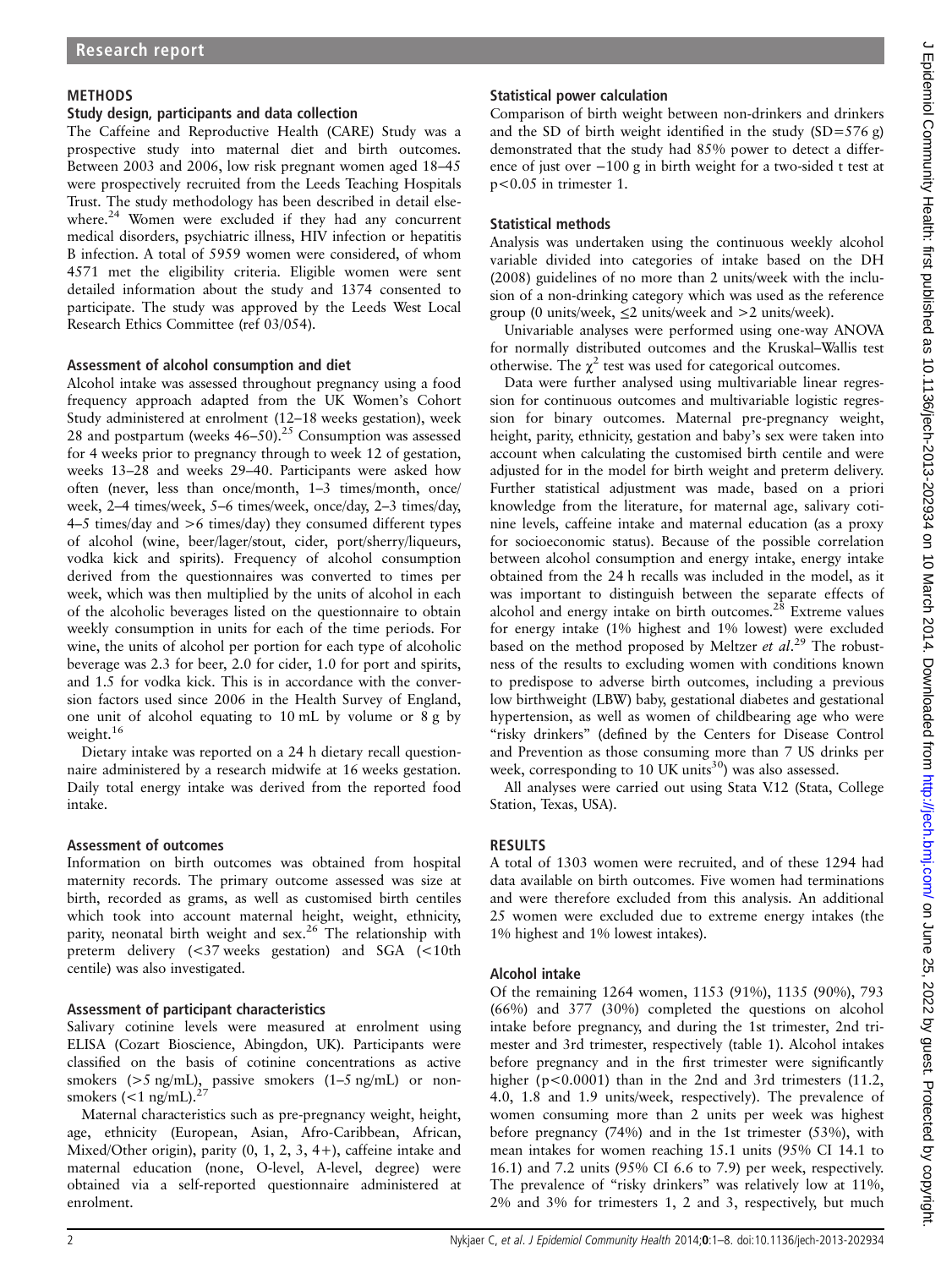| <b>Characteristic</b>                          | n (% total sample) | Mean         | 95% CI         |
|------------------------------------------------|--------------------|--------------|----------------|
| Alcohol intake (units/week)*                   |                    |              |                |
| 4 Weeks before pregnancy                       | 1153 (100.0)       | 11.2         | 10.4 to 12.1   |
| <b>First trimester</b>                         | 1135 (98.4)        | 4.0          | 3.6 to 4.4     |
| Second trimester                               | 793 (68.8)         | 1.8          | 1.6 to 2.0     |
| Third trimester                                | 377 (32.7)         | 1.9          | 1.5 to 2.3     |
| Categories of intake 4 weeks before pregnancyt |                    |              |                |
| Non-drinkers                                   | 157 (13.6)         | $\Omega$     | $\Omega$       |
| <2 Units/week                                  | 148 (12.8)         | 0.9          | $0.9$ to 1.1   |
| >2 Units/week                                  | 848 (73.6)         | 15.1         | 14.1 to 16.1   |
| Categories of intake trimester 1               |                    |              |                |
| Non-drinkers                                   | 243 (21.4)         | $\mathbf{0}$ | $\mathbf{0}$   |
| <2 Units/week                                  | 292 (25.7)         | 0.8          | $0.7$ to $0.8$ |
| >2 Units/week                                  | 600 (52.9)         | 7.2          | 6.6 to 7.9     |
| Categories of intake trimester 2               |                    |              |                |
| Non-drinkers                                   | 291 (36.7)         | $\mathbf{0}$ | $\Omega$       |
| <2 Units/week                                  | 278 (35.1)         | 0.8          | 0.8 to 0.9     |
| >2 Units/week                                  | 224 (28.3)         | 5.4          | 4.8 to 5.9     |
| Categories of intake trimester 3               |                    |              |                |
| Non-drinkers                                   | 193 (51.2)         | $\Omega$     | $\Omega$       |
| <2 Units/week                                  | 80(21.2)           | 0.9          | $0.8$ to $1.0$ |
| >2 Units/week                                  | 104 (27.6)         | 6.3          | 5.2 to 7.3     |

\*1 unit of alcohol is 10 mL by volume or 8 g by weight of pure alcohol. †Categories based on the Department of Health (2008) weekly recommendations of no more than 2 units/week.

CARE, Caffeine and Reproductive Health.

higher before pregnancy, with 38% of women consuming more than 10 units/week.

## Characteristics of women according to categories of alcohol intake

Table 2 shows the characteristics of participants according to alcohol consumption. Women with alcohol intakes above 2 units per week were more likely to be older, have a university degree and be of European origin and less likely to live in an area within the most deprived Index of Multiple Deprivation (IMD) quartile. These characteristics were consistent across all trimesters. However, in trimester 1, women in the high consumption category were also more likely to have a higher total energy intake compared to the other two categories and to have no children. Apart from differences in energy intake, the same differences between the women seen in trimester 1 were also true for the 4 weeks before pregnancy (results not shown).

#### Birth outcomes

Of the 1264 women with information on birth outcomes, 166 (13.1%) babies weighed less than the 10th centile. Fifty-seven (4.4%) were LBW (<2500 g) and 54 (4.3%) were delivered preterm (<37 weeks gestation).

#### Relationship between alcohol intake and size at birth

There was a strong association between alcohol intake before pregnancy and birth weight and birth centile after adjustments for maternal pre-pregnancy weight, height, parity, ethnicity, gestation, baby's sex, maternal age, salivary cotinine levels, caffeine intake and maternal education (table 3). Women who adhered to the guidelines were not at increased risk, but compared to non-drinkers, alcohol intakes of >2 units/week were associated

with a  $-7.7$  (95% CI  $-12.8$  to  $-2.6$ ) decrease in customised birth centile (adjusted  $p_{\text{trend}} = 0.009$ ).

For consumption during pregnancy, after adjustments, alcohol consumption was associated with an approximately 100 g reduction in birth weight for women consuming >2 units/week in trimester 1 ( $p_{trend}$ =0.007). Compared to non-drinkers, alcohol intakes of <2 units/week and >2 units/week in trimester 1 were associated with an adjusted  $-5.8$  (95% CI  $-10.8$  to  $-0.7$ ) and a −8.2 (95% CI −12.6 to −3.7) decrease in customised birth centile, respectively ( $p_{trend}$ =0.002). The adjusted ORs for SGA were 1.7 (95% CI 0.9 to 3.1) for intakes <2 units/week and 2.0 (95% CI 1.2 to 3.4) for intakes >2 units/week in trimester 1 ( $p_{\text{trend}}$ =0.03) compared to non-drinkers. These associations were attenuated in trimester 2 and 3.

#### Relationship between alcohol intake and preterm birth

Compared to non-drinkers in trimester 1, the adjusted OR for having a preterm baby were 4.6 (95% CI 1.4 to 14.7) for intakes  $\lt 2$  units/week and 3.5 (1.1 to 11.2) for intakes  $>2$ units/week (table 4). For the 4 weeks before pregnancy (table 3) and in trimesters 2 and 3 (table 4), the association was non-significant.

## Sensitivity analysis

Including total energy intake in the model further strengthened the association between maternal alcohol intakes during pregnancy and birth outcomes; however, it did not influence results for intakes before pregnancy.

Excluding women with high risk pregnancies (n=182) and "risky drinkers" did not alter the results, although the CIs became wider due to the reduction in numbers (results not shown).

## **DISCUSSION**

This is one of very few prospective studies<sup>20-23</sup> <sup>31</sup> <sup>32</sup> and the first in a British cohort which has looked at alcohol exposures before pregnancy and in each of the trimesters separately, and their association with adverse birth outcomes. Maternal alcohol intake during the first trimester was found to have the strongest association with fetal growth and gestational age. Women who adhered to guidelines in this period were still at increased risk of adverse birth outcomes even after adjustment for known risk factors. Maternal alcohol intakes which exceeded the recommendations in the period leading up to pregnancy were also found to be associated with fetal growth, suggesting that the peri-conceptual period could be particularly sensitive to the effects of alcohol on the fetus. Our results highlight the need for endorsing the abstinence-only message, and further illuminate how timing of exposure is important in the association of alcohol with birth outcomes, with the first trimester being the most vulnerable period.

#### Alcohol intake and maternal characteristics

As expected, intakes of alcohol were highest in the 4 weeks before pregnancy, with decreasing levels observed as pregnancy progressed. The proportion of women drinking during pregnancy (79%, 63% and 49% for trimesters 1, 2 and 3, respectively) was considerable higher than reported from the IFS.<sup>17</sup> IFS data, however, were collected postpartum and are therefore subject to under-reporting. The characteristics of drinking mothers in our study are consistent with those observed in the IFS where mothers aged 35 or over, from managerial and professional occupations and from a white ethnic background were more likely to drink during pregnancy.<sup>17</sup> Despite the high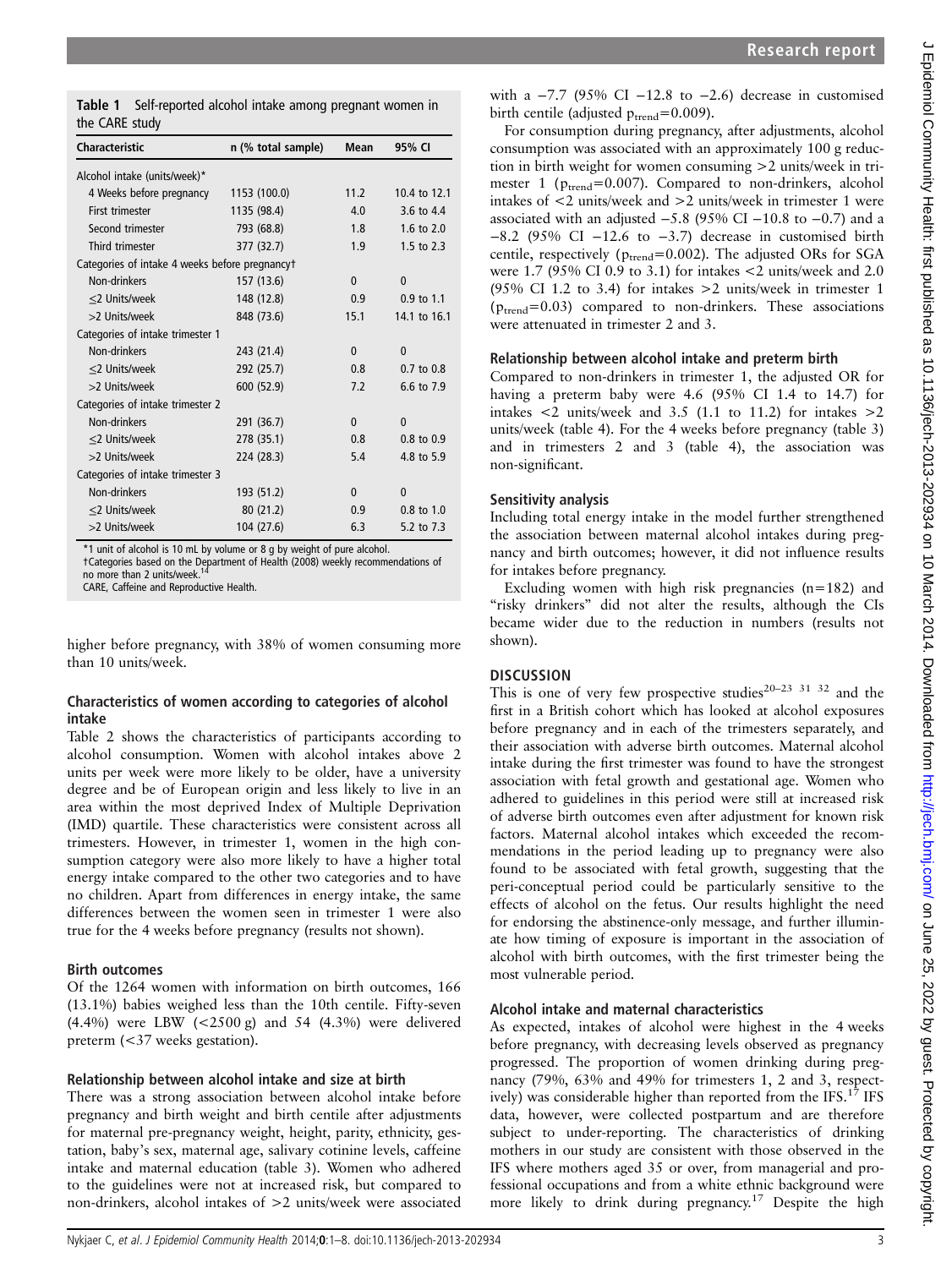#### Table 2 Characteristics of mothers by alcohol intake during pregnancy reported in three questionnaires\*

|                                                          | First trimester (n=1135)         |                                                                           |                            |        | Second trimester (n=808)                      |                                  |                                                                      |                        | Third trimester (n=384) |                                                                          |                            |          |
|----------------------------------------------------------|----------------------------------|---------------------------------------------------------------------------|----------------------------|--------|-----------------------------------------------|----------------------------------|----------------------------------------------------------------------|------------------------|-------------------------|--------------------------------------------------------------------------|----------------------------|----------|
|                                                          | <b>Non-drinkers</b><br>$(n=243)$ | $\leq$ 2 Units/week<br>$(n=298)$                                          | >2 Units/week<br>$(n=594)$ |        | <b>Non-drinkers</b><br>$p$ Valuet ( $n=300$ ) | $\leq$ 2 Units/week<br>$(n=282)$ | >2 Units/week<br>$(n=226)$                                           | $p$ Valuet ( $n=197$ ) | <b>Non-drinkers</b>     | $\leq$ 2 Units/week<br>$(n=82)$                                          | >2 Units/week<br>$(n=105)$ | p Valuet |
| Age (years), mean (95% CI)                               | 29.4 (28.7 to 30.1)              | 29.5 (28.9 to 30.1)                                                       | 30.5 (30.1 to 30.9)        | 0.002  | 28.9 (28.3 to 29.5)                           | 30.7 (30.2 to 31.3)              | 31.8 (31.2 to 32.3)                                                  | < 0.0001               | 28.5 (27.8 to 29.3)     | 30.8 (29.9 to 31.7)                                                      | 30.7 (29.8 to 31.6)        | 0.0005   |
| Pre-pregnancy BMI (kg/m <sup>2</sup> ),<br>mean (95% CI) | 25.0 (24.4 to 25.7)              | 24.7 (24.1 to 25.3)                                                       | 24.5 (24.1 to 24.9)        | 0.5    | 25.1 (24.4 to 25.8)                           | 24.5 (23.9 to 25.0)              | 23.9 (23.3 to 24.4)                                                  | 0.1                    | 25.5 (24.6 to 26.4)     | 24.0 (23.0 to 25.0)                                                      | 23.9 (23.2 to 24.8)        | 0.1      |
| Total energy intake (kcal),<br>mean (95% CI)             | 2060 (1778 to 2136)              | 2079 (2012 to 2146)                                                       | 2162 (2111 to 2213)        | 0.04   | 2075 (2007 to 2144)                           | 2169 (2099 to 2239)              | 2181 (2097 to 2264)                                                  | 0.08                   | 2080 (1990 to 2170)     | 2142 (2013 to 2277)                                                      | 2156 (2036 to 2276) 0.5    |          |
| Caffeine intake (mg/day),<br>mean (95% CI)               |                                  | 176.1 (152.7 to 199.4) 174.2 (153.3 to 195.1) 202.0 (186.3 to 217.8) 0.06 |                            |        |                                               |                                  | 163.0 (139.2 to 186.8) 158.0 (138.8 to 177.3) 175.7 (155.8 to 195.6) | 0.009                  |                         | 206.1 (171.4 to 240.9) 223.3 (170.8 to 275.7) 189.4 (158.9 to 219.8) 0.4 |                            |          |
| Smoker at 12 weeks, % (n)                                | 17.4 (40)                        | 18.3(53)                                                                  | 14.9 (85)                  | 0.6    | 14.6(41)                                      | 12.4(33)                         | 9.6(21)                                                              | 0.2                    | 22.7(42)                | 18.8(15)                                                                 | 11.9(12)                   | 0.2      |
| IMD most deprived quartile, % (n)                        | 37.5 (87)                        | 32.7(93)                                                                  | 23.3 (134)                 | 0.0001 | 32.7(91)                                      | 21.4 (58)                        | 16.3(35)                                                             | 0.0001                 | 34.1 (63)               | 25.6(20)                                                                 | 15.5(15)                   | 0.003    |
| University degree, % (n)                                 | 34.6 (84)                        | 39.3 (117)                                                                | 43.6 (259)                 | 0.05   | 35.1 (102)                                    | 49.1 (137)                       | 51.6 (115)                                                           | 0.0002                 | 28.5(55)                | 40.0 (32)                                                                | 50.9(53)                   | 0.0001   |
| European origin, % (n)                                   | 85.5 (206)                       | 94.9 (283)                                                                | 98.2 (582)                 | 0.0001 | 92.0(266)                                     | 96.8 (270)                       | 99.1 (220)                                                           | 0.001                  | 94.8 (181)              | 96.3 (77)                                                                | 99.0 (102)                 | 0.4      |
| Primigravida, % (n)                                      | 36.6 (89)                        | 43.7 (119)                                                                | 53.8 (317)                 | 0.0001 | 52.4 (152)                                    | 49.8 (138)                       | 47.9 (107)                                                           | 0.6                    | 52.1 (100)              | 47.5 (38)                                                                | 56.7 (59)                  | 0.5      |
| Preterm labour, % (n)                                    | 2.1(5)                           | 6.0(18)                                                                   | 4.7(28)                    | 0.08   | 5.2(15)                                       | 3.9(11)                          | 4.5(10)                                                              | 0.8                    | 7.3(14)                 | 7.5(6)                                                                   | 5.8(6)                     | 0.9      |
| Pre-eclampsia, % (n)                                     | 5.8(14)                          | 5.1(15)                                                                   | 4.0(28)                    | 0.8    | 5.9(17)                                       | 7.3(20)                          | 2.3(5)                                                               | 0.05                   | 7.5(14)                 | 5.1(4)                                                                   | 2.9(3)                     | 0.3      |
| Past history of miscarriage, % (n)                       | 26.3(63)                         | 22.4 (66)                                                                 | 22.3 (133)                 | 0.5    | 27.2 (78)                                     | 23.1(64)                         | 22.1 (49)                                                            | 0.3                    | 23.2(44)                | 17.5 (14)                                                                | 23.5(24)                   | 0.5      |

\*Division of alcohol intake is based on the Department of Health (2008) weekly recommendations of no more than 2 units/week.<sup>14</sup><br>†p Value using one-way ANOVA for normally distributed and Kruskal–Wallis test for non-normall

 $\rightarrow$ 

J Epidemiol Community Health: first bublished as 10.136/jech-202934 on 10. http://jech.bu/jech. Hubit. mubaded inom http://jech.bu/jech-2029/jech-2029by guest. Protected by copyright.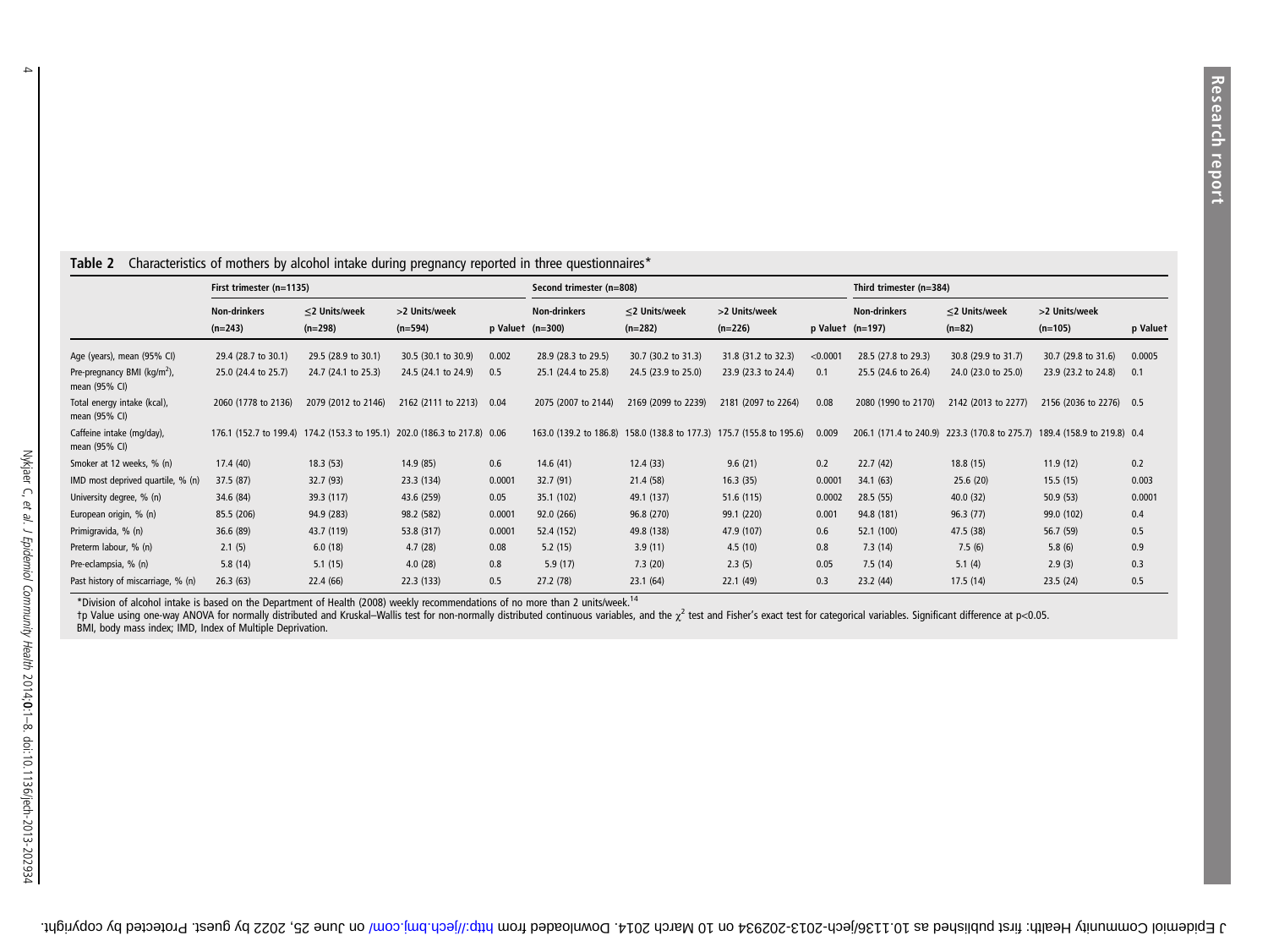| Unadjusted change (95% CI)  | p Value* | Adjusted changet (95% CI)   | p Value* |
|-----------------------------|----------|-----------------------------|----------|
|                             |          |                             |          |
| 0.0                         | 0.9      | 0.0                         | 0.03     |
| $-14.6$ (-147.4 to 118.1)   |          | $-70.2$ (-167.4 to 26.9)    |          |
| $-23.2$ (-123.6 to 77.1)    |          | $-105.7$ (-183.5 to -27.9)  |          |
|                             |          |                             |          |
| 0.0                         | 0.1      | 0.0                         | 0.009    |
| $-2.8$ ( $-9.4$ to 3.9)     |          | $-4.2$ (-10.9 to 2.4)       |          |
| $-4.9$ ( $-9.9$ to 0.1)     |          | $-7.7$ (-12.8 to $-2.6$ )   |          |
| Unadjusted OR (95% CI)      | p Value* | Adjusted OR1 (95% CI)       | p Value* |
|                             |          |                             |          |
| 1.0                         | 0.5      | 1.0                         | 0.2      |
| 1.4 $(0.7 \text{ to } 2.7)$ |          | 1.7 $(0.8 \text{ to } 3.5)$ |          |
| 1.4 $(0.8 \text{ to } 2.3)$ |          | $1.8$ (0.9 to 3.2)          |          |
|                             |          |                             |          |
| 1.0                         | 0.5      | 1.0                         | 0.4      |
| $0.6$ (0.2 to 1.7)          |          | $0.4$ (0.1 to 2.7)          |          |
| $0.9$ (0.4 to 2.2)          |          | 1.1 $(0.2 \text{ to } 6.1)$ |          |
|                             |          |                             |          |
| 1.0                         | 0.9      | 1.0                         | 0.5      |
| 1.4 $(0.7 \text{ to } 2.7)$ |          | 1.7 (0.6 to $6.4$ )         |          |
| 1.4 $(0.8 \text{ to } 2.3)$ |          | $2.0$ (0.7 to 6.2)          |          |
|                             |          |                             |          |

Table 3 The relationship between maternal alcohol intake 4 weeks before pregnancy and size at birth and preterm delivery (n=1152)

\*p For trend for categories of alcohol intake.

†Adjusted for maternal pre-pregnancy weight, height, age, parity, ethnicity, salivary cotinine levels, caffeine intake, education, energy intake, gestation and baby's sex in a multivariable<br>linear regression for continuous

‡Takes into account maternal pre-pregnancy weight, height, parity, ethnicity, gestation and baby's sex.

SGA, small for gestational age.

prevalence of drinking in our cohort, very few women were considered risky drinkers. The low level of intake could in part be explained by under-reporting, a common phenomenon in alcohol assessment.<sup>6</sup> Reported alcohol consumption in surveys only accounts for approximately 60% of total alcohol sales and a recent study found evidence that excess alcohol drinking in the UK may be higher than previously thought. $33$  The actual level of intake may therefore be higher than reported, and associations with adverse birth outcomes could be with higher levels of intake.

#### Timing of exposure and birth outcomes

We found consistently adverse associations between intakes of alcohol above 2 units/week prior to pregnancy and in the 1st and 2nd trimester and birth weight. In a prospective US cohort study, a reduction in birth weight was found in women drinking more than 2 units/week across all trimesters.<sup>32</sup> However, the numbers were small once divided into categories of intake, and the reduction was not significant with very wide CIs.

We found a significant twofold increase in the odds of babies being born SGA to mothers drinking more than 2 units/week compared to non-drinkers in trimester 1. O'Leary et al reported significantly increased odds of infants being born SGA to women drinking up to 60 g alcohol/week (7.5 UK units) 3 months prior to pregnancy, an association, however, which was not observed at higher levels of alcohol or for consumption during pregnancy.<sup>22</sup> Two studies<sup>21 31</sup> found an elevated risk of babies being born SGA to drinking mothers, but the threshold of intake was much higher than observed in our study. Chiaffarino et al reported significantly increased odds of a baby being born SGA at daily intakes above 3 units compared to abstainers across all trimesters and before pregnancy, but the

association was strongest for intakes in trimester  $1<sup>21</sup>$  Feldman et al found a dose–response relationship with a 16% increase for reduced birth weight for every one drink increase per day in the second half of trimester 1 and for all of trimester  $2.^{31}$ 

We found an elevated risk of preterm birth in drinkers compared to abstainers in trimester 1 only. This is comparable to findings reported by other studies.<sup>22 23</sup> However, the threshold of increased risk was much higher than that observed in our study. In contrast, a recent study found a decreased risk in women consuming up to three drinks per week compared to abstainers in the third trimester.<sup>20</sup>

The differences between our findings and those of other studies are partly due to heterogeneity between studies; in particular, we looked at very low intakes of alcohol and their associations with birth outcomes. Where studies have found similar associations, this has been in relation to a much higher intake.

We have included studies which accounted for timing of exposure, but the methodology of studies differed greatly. None used the same method of alcohol assessment. In addition, the period before pregnancy was not specified in some studies,<sup>21</sup><sup>23</sup> and for others, numbers were very small in the higher categories of intake, limiting their power to detect a true association.21 22 32 Moreover, choice of confounders was also highly inconsistent across studies; in our study, for example, we adjusted for cotinine levels and energy intake, both of which have not been adjusted for in previous research. Additionally, inconsistency in findings between countries may be a reflection of differences in drinking patterns. Finally, differences could also be due to polymorphisms linked to the metabolism of alcohol, $34$  which may vary between populations. This heterogeneity makes it hard to compare results.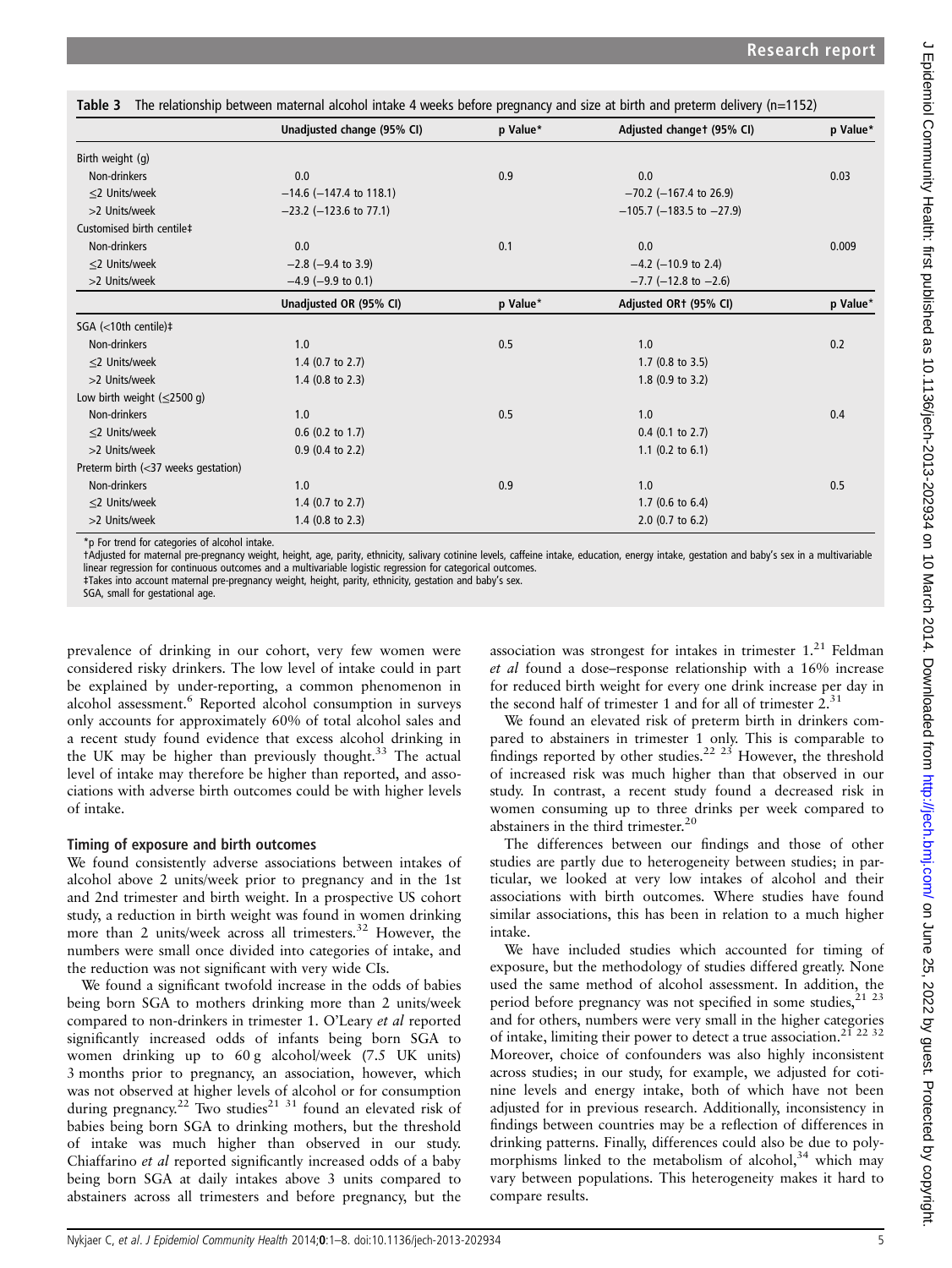|                                          | Trimester $1$ (n=1135)               |      |                                          | Trimester $2(n=793)$ |                                               |     |                                          | Trimester $3(n=377)$ |                                               |     |                                          |          |
|------------------------------------------|--------------------------------------|------|------------------------------------------|----------------------|-----------------------------------------------|-----|------------------------------------------|----------------------|-----------------------------------------------|-----|------------------------------------------|----------|
|                                          | <b>Unadjusted change</b><br>(95% CI) |      | Adjusted changet<br>p Value* (95% CI)    |                      | <b>Unadjusted change</b><br>p Value* (95% CI) |     | Adjusted changet<br>p Value* (95% CI)    |                      | <b>Unadjusted change</b><br>p Value* (95% CI) |     | Adjusted changet<br>p Value* (95% CI)    | p Value* |
| Birth weight (g)                         |                                      |      |                                          |                      |                                               |     |                                          |                      |                                               |     |                                          |          |
| Non-drinkers                             | 0.0                                  | 0.02 | 0.0                                      | 0.007                | 0.0                                           | 0.5 | 0.0                                      | 0.04                 | 0.0                                           | 0.6 | 0.0                                      | 0.6      |
| $\leq$ 2 Units/week                      | $-124.8$ ( $-225.4$ to $-24.3$ )     |      | $-98.5$ (-170.9 to -26.1)                |                      | 51.3 $(-42.5 \text{ to } 145.0)$              |     | $-37.6$ ( $-108.1$ to 32.8)              |                      | 4.2 $(-162.4 \text{ to } 170.7)$              |     | $-34.5$ ( $-153.1$ to 84.1)              |          |
| >2 Units/week                            | $-105.9$ (-193.9 to -17.9)           |      | $-100.4$ (-165.8 to -34.9)               |                      | 12.9 ( $-56.5$ to 112.2)                      |     | $-99.6$ (-175.8 to -22.3)                |                      | 73.7 (-78.6 to 226.1)                         |     | $-50.4$ ( $-161.2$ to $-60.3$ )          |          |
| Customised birth centile‡                |                                      |      |                                          |                      |                                               |     |                                          |                      |                                               |     |                                          |          |
| Non-drinkers                             | 0.0                                  | 0.01 | 0.0                                      | 0.002                | 0.0                                           | 0.5 | 0.0                                      | 0.06                 | 0.0                                           | 0.8 | 0.0                                      | 0.7      |
| $\leq$ 2 Units/week                      | $-4.1$ (-9.1 to -0.9)                |      | $-5.8$ ( $-10.8$ to $-0.7$ )             |                      | $-1.4$ (-6.3 to 3.5)                          |     | $-3.6$ ( $-8.6$ to 1.4)                  |                      | $-1.4$ (-9.4 to 6.6)                          |     | $-3.1$ ( $-11.1$ to 4.9)                 |          |
| >2 Units/week                            | $-6.7$ ( $-11.1$ to $-2.3$ )         |      | $-8.2$ (-12.6 to $-3.7$ )                |                      | $-2.9$ ( $-8.2$ to 2.2)                       |     | $-6.4$ ( $-11.8$ to $-1.1$ )             |                      | 1.2 ( $-6.1$ to 8.5)                          |     | $-1.8$ ( $-9.3$ to 5.7)                  |          |
|                                          | <b>Unadjusted OR</b><br>(95% CI)     |      | <b>Adjusted OR+</b><br>p Value* (95% CI) |                      | <b>Unadjusted</b><br>p Value* OR (95% CI)     |     | <b>Adjusted ORt</b><br>p Value* (95% CI) |                      | <b>Unadjusted OR</b><br>p Value* (95% CI)     |     | <b>Adjusted ORt</b><br>p Value* (95% CI) | p Value* |
| SGA (<10th centile)‡                     |                                      |      |                                          |                      |                                               |     |                                          |                      |                                               |     |                                          |          |
| Non-drinkers                             | 1.0                                  | 0.08 | 1.0                                      | 0.03                 | 1.0                                           | 0.2 | 1.0                                      | 0.2                  | 1.0                                           | 0.9 | 1.0                                      | 0.7      |
| $\leq$ 2 Units/week                      | $1.4$ (0.8 to 2.5)                   |      | $1.7$ (0.9 to 3.1)                       |                      | $0.7$ (0.4 to 1.0)                            |     | $0.8$ (0.5 to 1.3)                       |                      | $0.9$ (0.5 to 1.5)                            |     | $0.9$ (0.5 to 1.6)                       |          |
| >2 Units/week                            | $1.7$ (1.1 to 2.8)                   |      | $2.0$ (1.2 to 3.4)                       |                      | $0.9$ (0.6 to 1.5)                            |     | 1.2 $(0.8 \text{ to } 2.1)$              |                      | $0.9$ (0.6 to 1.6)                            |     | 1.2 $(0.7 \text{ to } 2.1)$              |          |
| Low birth weight $(\leq 2500 \text{ g})$ |                                      |      |                                          |                      |                                               |     |                                          |                      |                                               |     |                                          |          |
| Non-drinkers                             | 1.0                                  | 0.20 | 1.0                                      | 0.8                  | 1.0                                           | 0.4 | 1.0                                      | 0.7                  | 1.0                                           | 0.7 | 1.0                                      | 0.7      |
| $\leq$ 2 Units/week                      | $0.4$ (0.2 to 1.0)                   |      | 1.6 $(0.3$ to 7.4)                       |                      | $1.4$ (0.7 to 2.8)                            |     | $0.7$ (0.2 to 2.9)                       |                      | 1.1 $(0.5 \text{ to } 2.4)$                   |     | $0.3$ (0.02 to 4.1)                      |          |
| >2 Units/week                            | $0.6$ (0.2 to 1.3)                   |      | 1.6 $(0.4 \text{ to } 6.4)$              |                      | $1.6$ (0.7 to 3.4)                            |     | 1.5 $(0.3 \text{ to } 8.4)$              |                      | $1.4$ (0.6 to 3.2)                            |     | 1.8 (0.1 to 29.8)                        |          |
| Preterm birth (<37 weeks gestation)      |                                      |      |                                          |                      |                                               |     |                                          |                      |                                               |     |                                          |          |
| Non-drinkers                             | 1.0                                  | 0.08 | 1.0                                      | 0.04                 | 1.0                                           | 0.8 | 1.0                                      | 0.8                  | 1.0                                           | 0.9 | 1.0                                      | 0.9      |
| $\leq$ 2 Units/week                      | $3.1$ (1.1 to 8.6)                   |      | 4.6 (1.4 to 14.7)                        |                      | $0.8$ (0.3 to 1.7)                            |     | $0.8$ (0.3 to 1.8)                       |                      | 1.0 $(0.4 \text{ to } 2.8)$                   |     | $1.0$ (0.3 to 3.2)                       |          |
| >2 Units/week                            | 2.3 (0.9 to 6.1)                     |      | 3.5 (1.1 to 11.2)                        |                      | 0.9 (0.4 to 1.9)                              |     | $0.9$ (0.43 to 2.1)                      |                      | $0.8$ (0.3 to 2.1)                            |     | $1.0$ (0.3 to 2.9)                       |          |

Table 4 The relationship between maternal alcohol intake during pregnancy and size at birth and preterm delivery

\*p For trend for categories of alcohol intake in a multivariable linear regression for continuous outcomes and a multivariable logistic regression for categorical outcomes.<br>†Adjusted for maternal pre-pregnancy weight, heig

‡Takes into account maternal pre-pregnancy weight, height, parity, ethnicity, gestation and baby'<sup>s</sup> sex.

SGA, small for gestational age.

 $\sigma$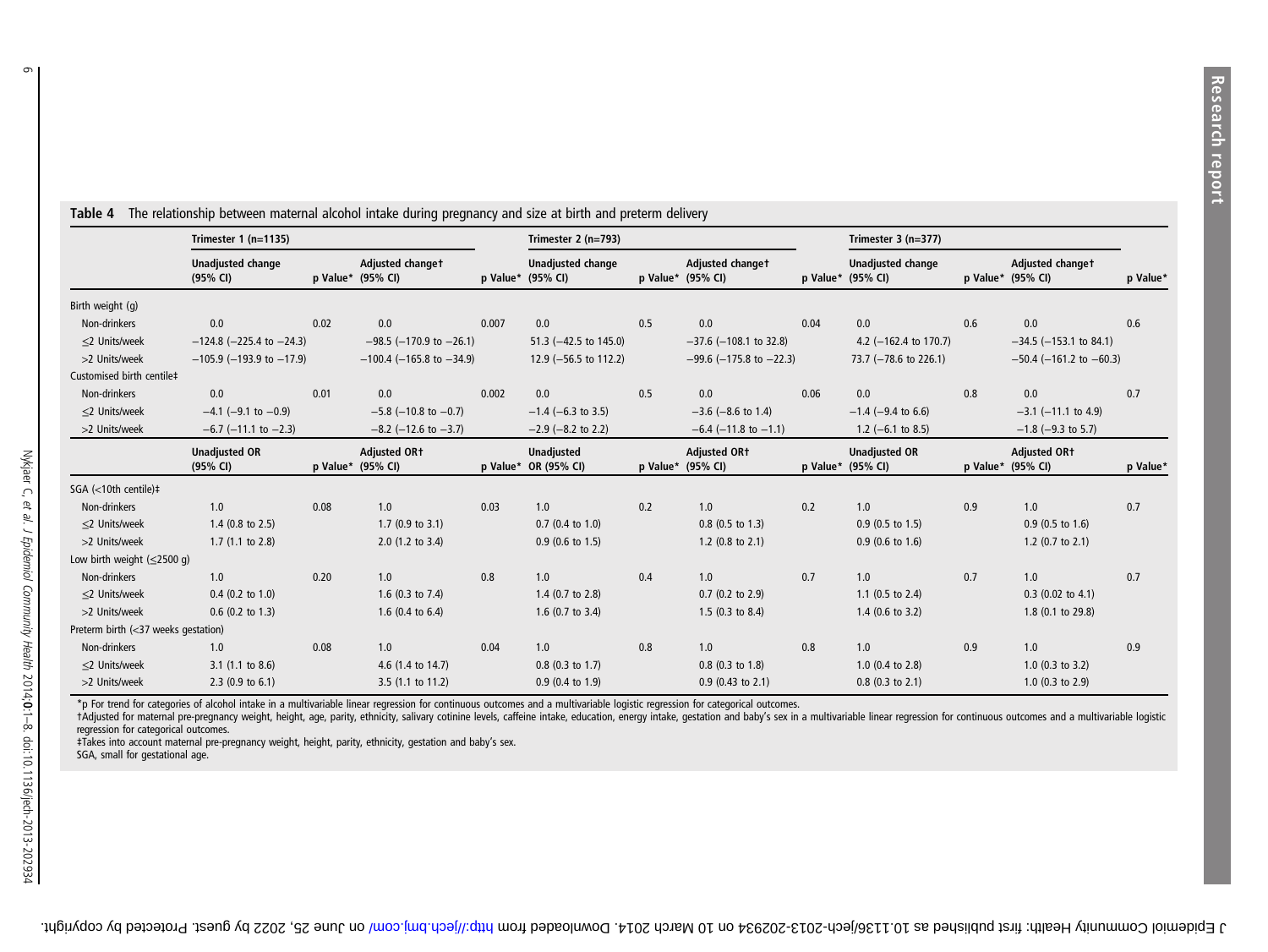## Methodological considerations

Alcohol intake was averaged to weekly consumption and then divided into categories. This was done so as to better reflect the current UK guidelines on alcohol consumption for pregnant women and women trying to conceive, and to make the results more applicable in a public health context. Although this prevented us looking at associations with patterns of intake, such as binge drinking, the number of risky drinkers was very low and we would have had little power to detect a true association. Furthermore, the categories included a non-drinking referent and compared low levels of drinking, which is appropriate in a moderate to low drinking population. Units and their alcohol content were clearly defined in our study. Serving sizes and the alcohol content of drinks, however, may differ between mothers. The calculation of alcoholic content of beverages was in line with the alcoholic profile of beers, wine and spirits at the time of data collection, a detail often omitted in other studies.<sup>31</sup> This is important to prevent exposure misclassification which may obscure any relationship with birth outcomes as the alcohol profile of beverages is known to change over time.16

A major strength of this study is the objective measurement of smoking, one of the biggest confounders in the relationship between alcohol and adverse birth outcomes, by using cotinine as a biomarker.

Considering timing of exposure is important so that variation in alcohol consumption throughout pregnancy can be identified. Moreover, the timing of exposure will affect birth outcomes differently as fetal development is a staged process and, for this reason, according to Day and Richardson,  $35$  drinking measures should be at least trimester specific. A major strength of this study was the assessment of intake at three time points covering several windows of exposure. Recent reviews have shown that many studies fail to account for timing of exposure, which is likely one of the causes of the contradictory evidence surrounding alcohol intake and birth outcomes.<sup>7 9 10</sup>

This study was designed for the assessment of caffeine intake and not alcohol consumption. However, the questionnaire was validated with reference to caffeine intake<sup>36</sup> and is comparable to other methods used in the assessment of alcohol. Despite intakes being self-reported and thus presenting the issue of under-reporting, alcohol exposure was assessed prospectively in trimesters 1 and 2, reducing the potential for differential measurement (recall) bias. Ideally, alcohol intake should have been validated using a biomarker, but as yet, there are no biomarkers which can adequately assess low alcohol intakes and identify patterns of intake.<sup>37</sup>

Another limitation is the low sample size observed in the 3rd trimester. The original study of caffeine and birth outcomes planned to follow up women several weeks after delivery to investigate how their caffeine metabolism had returned to normal, using a caffeine challenge. This proposed data collection was expensive. To reduce costs without introducing selection bias, all cases (SGA and LBW infants) were recruited for postpartum follow-up, but only a sample of controls, taken to be the next two births that were not SGA or LBW. We found little difference between the controls who completed follow-up compared to those who did not, apart from the fact that women who stayed in the study were less likely to live in a deprived area (22% compared to 29% in non-completers, data not shown).

Despite the limitations discussed, the potential risk to the fetus presented by even low maternal alcohol intakes prior to and during pregnancy warrants further investigation. Future studies should also take into account timing of exposure,

including the period leading up to pregnancy. Maternal alcohol consumption usually decreases throughout pregnancy, as shown in our study, and therefore, averaging exposure measured at one time point in pregnancy to reflect exposure across the whole of pregnancy may obscure any true associations.

## **CONCLUSION**

This analysis of prospectively collected data of a British cohort has demonstrated that low levels of maternal alcohol consumption, in particular in the first trimester, have a negative association with fetal growth and gestational age and greatly increase the odds of babies being born SGA and preterm. Pregnant women and women planning to become pregnant should be advised to abstain from drinking, as even those women who adhered to the UK guidelines of 1–2 units once or twice a week in the first trimester were at risk of having babies with reduced birth weight and born preterm when compared to mothers who abstained from alcohol.

# What is already known on this subject

- ▶ Alcohol is a known teratogen.
- There is a lack of consensus in the evidence regarding the level and timing of maternal alcohol consumption during pregnancy that is considered to be safe.
- ▸ This lack of consensus is reflected in the different country-level policies regarding alcohol consumption during pregnancy.

## What this study adds

- $\blacktriangleright$  This study measured alcohol intake at four time points, before pregnancy and in trimesters 1, 2 and 3.
- ▸ The association with adverse birth outcomes was strongest in trimester 1, where there was a twofold increase in the odds of babies being born small for gestational age to mothers drinking more than 2 units/week compared to non-drinkers.
- $\triangleright$  A similar association was observed for preterm birth, where even women who adhered to the Department of Health guidance limiting alcohol to no more than 2 units per week were at risk of having babies born preterm compared to women who abstained from alcohol.

## Policy implications

Public health messages about abstaining from alcohol when pregnant and planning to conceive need to be promoted.

Acknowledgements We would like to acknowledge the women participating in this study and the research midwifes for their invaluable contribution, Sinead Boylan for recruitment and data collection, Susan Shires for laboratory analysis of cotinine and caffeine levels, and James Thomas and Neil Hancock for database management.